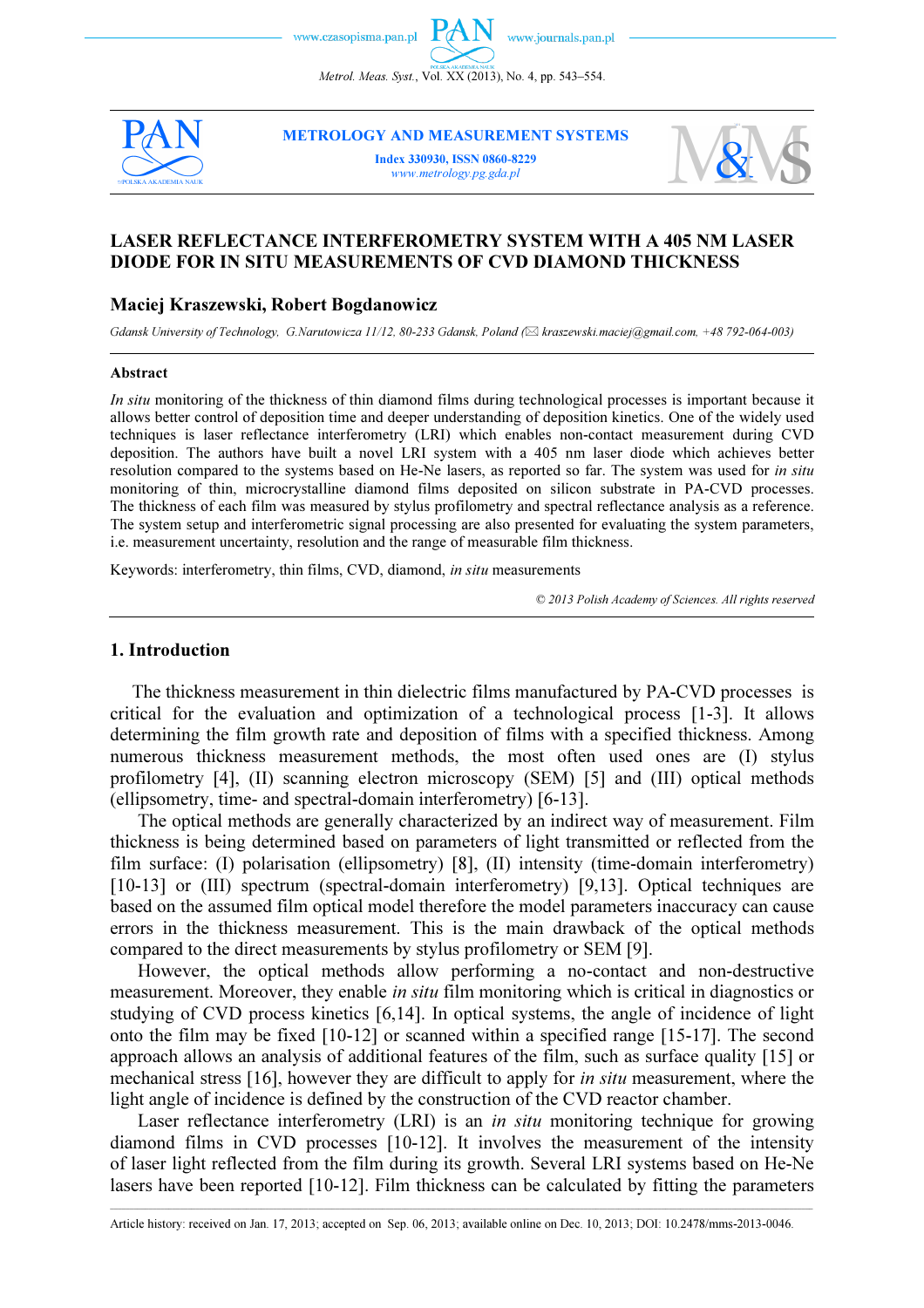

M.Kraszewski, R.Bogdanowicz: LASER REFLECTANCE INTERFEROMETRY SYSTEM USING 405 NM LASER DIODE ...

of the assumed film optical model (thickness, refractive index and surface roughness) to the measured interferometric signal [10] or by counting the extremes of film reflectance [12].

 The extremes counting methods allow to perform the thickness measurement with a resolution equal to a quarter of wavelength of the light in the investigated film [12]. He-Ne lasers with a wavelength of 632.8 nm provides the measurement resolution of 65.6 nm (with refractive index of diamond equal to 2.41 [12]). The aforementioned value is valid assuming normal incidence of laser light on the measured sample; it decreases with decreasing angle of incidence.

 Currently, the progress in laser diodes technology makes it possible to build inexpensive LRI systems based on light sources with light wavelengths shorter than those in He-Ne lasers. This enables achieving a better measurement resolution. The authors have built a novel LRI system with a 405 nm laser diode. In this system, the layer thickness is calculated from the number of extremes in the intensity of light reflected from the growing diamond film. The system setup, applied algorithms of the digital signal processing and evaluation of system metrological parameters are presented below.

#### 2. Measurement principles

## 2.1. Measurement setup

The 405 nm LRI home-made setup is presented in Fig. 1. It consists of a 405 nm laser diode (L) with 100 mW output power. Laser radiation is transmitted onto the sample (S) inside the CVD reactor chamber via a quartz viewport at the angle of incidence of 45°. The light reflected from the diamond film is transmitted via a second viewport to a silicon photodiode (D). The generated photo-current is transformed to a voltage signal by a transconductance amplifier (W), converted to digital form by an analog-to-digital converter (A) and sent to a PC.



Fig. 1. 405 nm LRI system for measuring the growth of thin diamond films.

#### 2.2. Interference in thin dielectric films

The reflectance of a thin dielectric film, deposited on a specified substrate, can be calculated according to the following formula:

$$
R = \frac{R_1 + R_2 + 2\sqrt{R_1 R_2} \cos(\beta d)}{1 + R_1 R_2 + 2\sqrt{R_1 R_2} \cos(\beta d)},
$$
\n(1)

where R is the reflectance of the film;  $R_1$  and  $R_2$  are reflection coefficients at the ambient-film and film-substrate boundary, respectively; d is the thin film thickness; and  $\beta$  is given by (2):

$$
\beta = \frac{4\pi}{\lambda} n_1 \cos \phi_1 , \qquad (2)
$$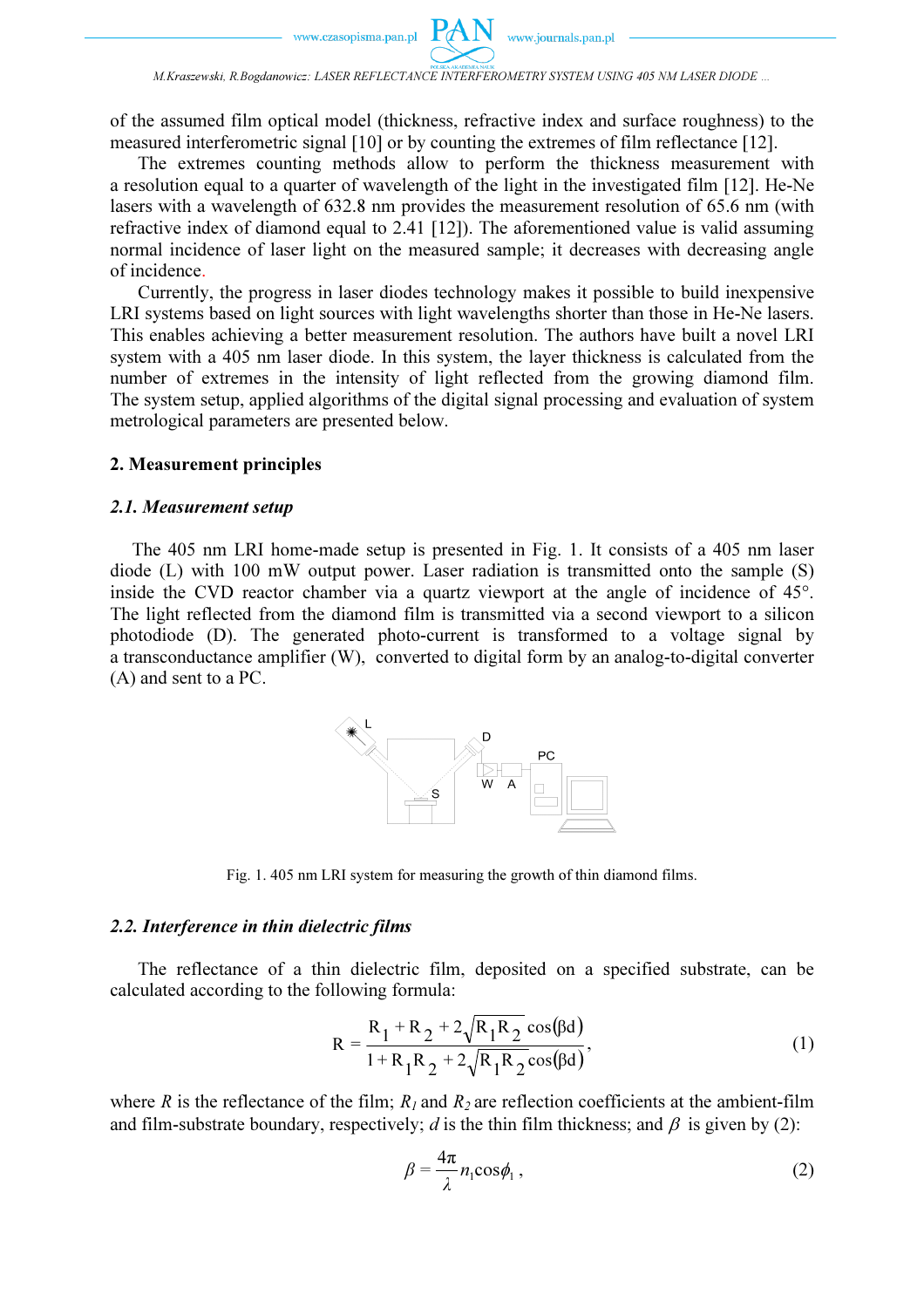

where  $\lambda$  is the wavelength of light;  $n_l$  is the refractive index of the film and  $\phi_l$  is the angle of refraction of light inside the film.

 Assuming a 405 nm light source, 45° angle of light incidence and the refractive index of diamond equal to 2.46 (value for natural diamond at a wavelength of 405 nm), the value of  $\beta$  for the designed system can be calculated from (3):

$$
\beta = 0.0732 \, \text{nm}^{-1} \,. \tag{3}
$$

During the film growth, as the film thickness increases, the signal detected by the photodiode achieves its extremes for:

$$
\beta d = m\pi \,,\tag{4}
$$

for 
$$
m = 0, 1, 2, ...
$$
 (5)

The signal calculated from  $(1)$  for increasing values of d and light polarized perpedicularly to the plane of incidence is presented in Fig. 2. In practice, roughness of the film surface introduces scattering of the incident light. It results in a drop of the amplitude of oscillation in reflectance. The experimental interference signal is presented in Fig. 3.



Fig. 2. Theoretical reflectance of an ideal thin diamond film deposited on silicon substrate. The distance between subsequent maxima is equal to 85.8 nm, which is twice the resolution of film thickness measurement, based on extremes counting method.



Fig. 3. Experimental interferometric signal recorded during growth of the CVD diamond and calculated film thickness. A drop in the amplitude of oscillation caused by increasing roughness of the film surface can be observed. The measured power does not drop below 0.5 mW due to additional light emission by plasma inside the reactor.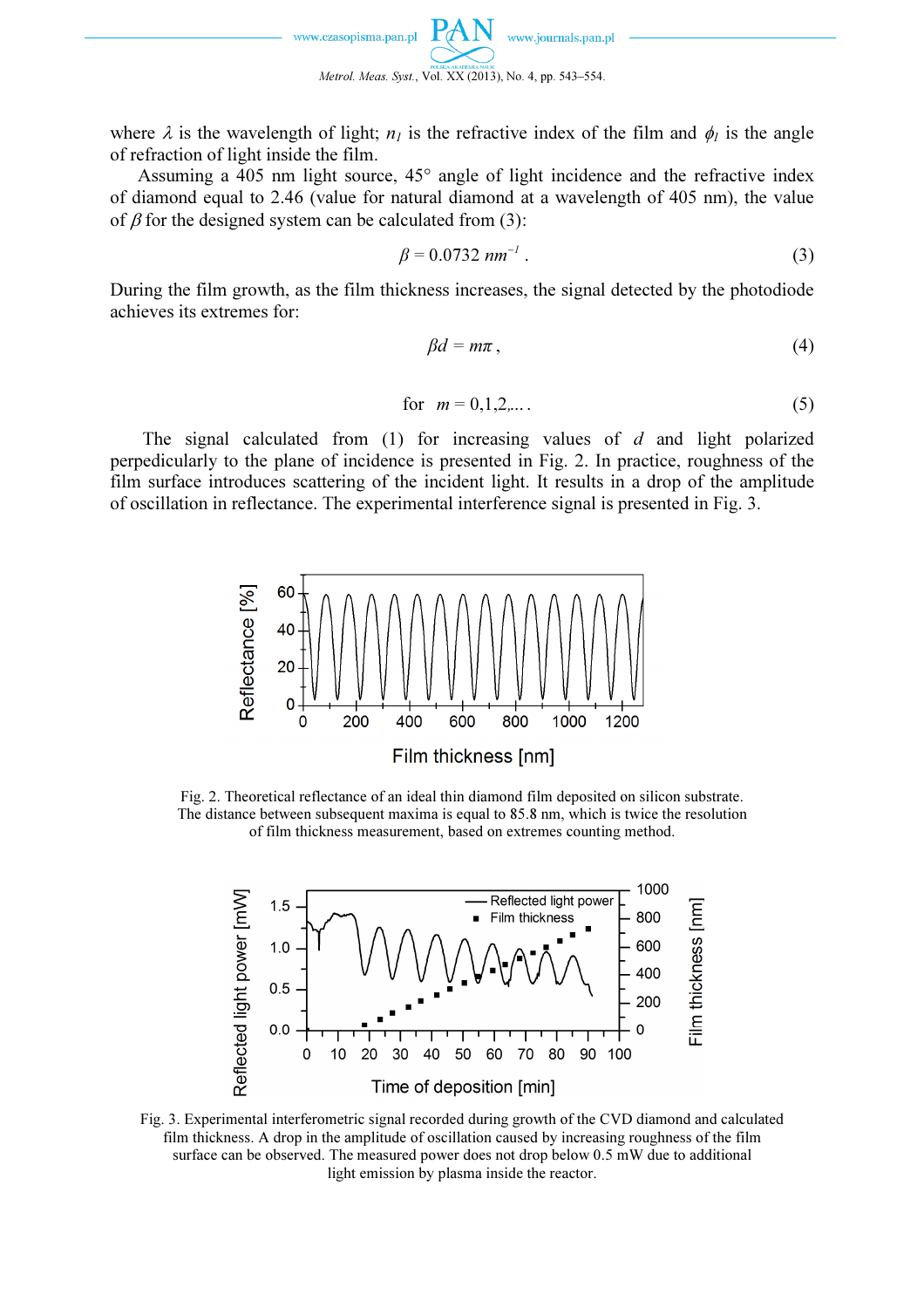M.Kraszewski, R.Bogdanowicz: LASER REFLECTANCE INTERFEROMETRY SYSTEM USING 405 NM LASER DIODE ...

 $P\mathcal{A}$ 

# 2.3. Signal processing

The signal processing algorithm is presented in Fig. 4. It is based on detection of extremes in the recorded signal. First, in order to eliminate false extremes caused by noise, the signal is filtered using a low-pass digital filter. Such elimination is necessary for fully automatic measurement, where each false extreme would falsely increase the total calculated film thickness. The following procedure of fitting the filter parameters has been used.



Fig. 4. Algorithm for calculating the diamond film thickness from 405 nm LRI signal.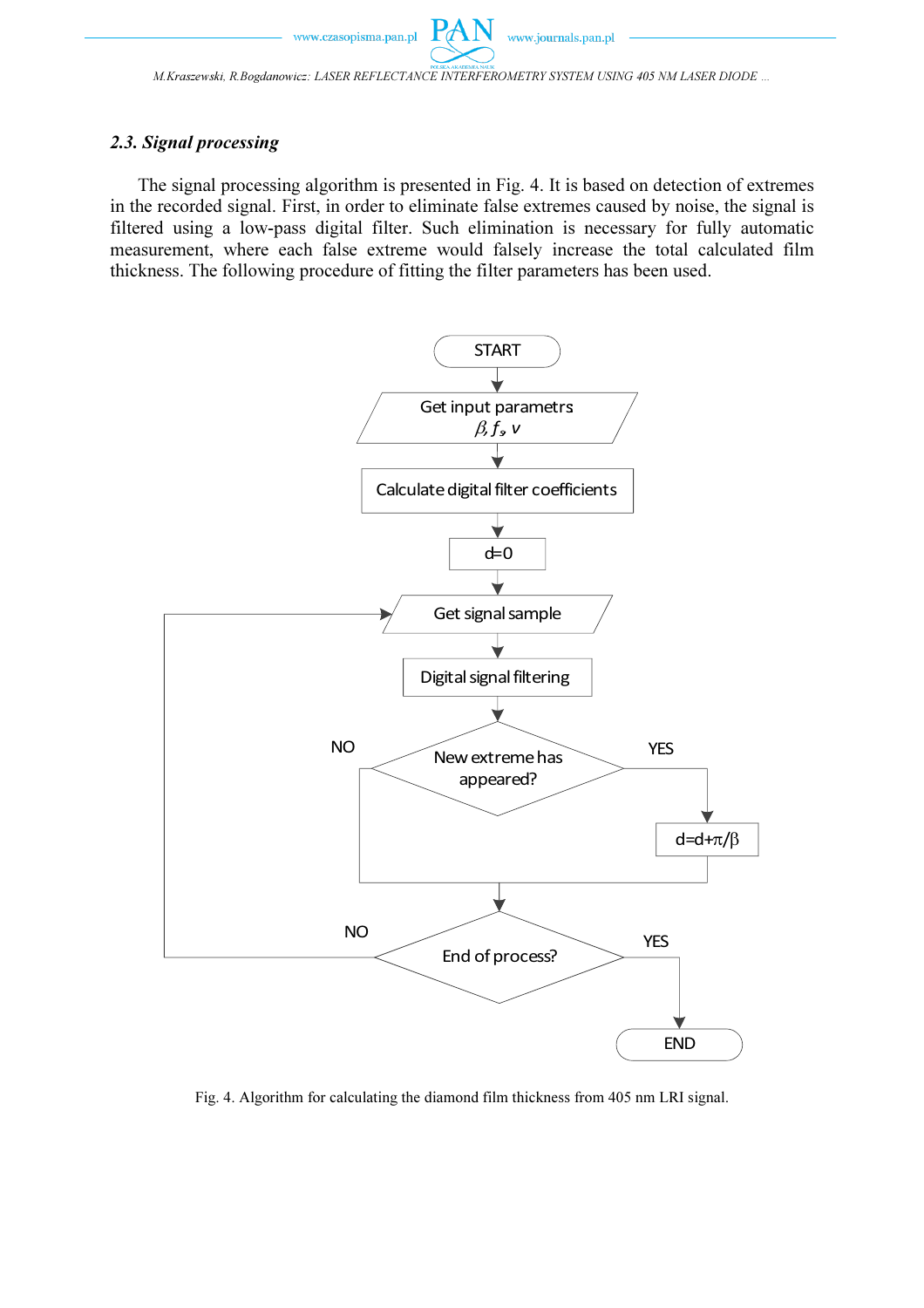The predicted, normalized frequency of oscillation is calculated based on the knowledge of  $\beta$ , the signal sampling frequency  $(f_s)$  and a rough estimate of the film growth rate (v), as (6):

$$
\frac{f}{f_s} = \frac{\beta v}{f_s}.
$$
\n(6)

 The IIR Butterworth filter coefficients are calculated using the bilinear transformation method with cut-off frequency equal to 1.5 of the normalized frequency calculated using (6).

 The thickness of the film is calculated based on the number of extremes in the filtered signal, according to (7):

$$
d = m\frac{\pi}{\beta},\tag{7}
$$

where *m* is the number of recorded extremes.

# 3. Analysis of system performance

## 3.1. Theoretical analysis

According to (1) and (2), the following effects can influence the 405 nm LRI system error:

- a shift in the refractive index of the film by  $\delta n$  [18]
- a quantization error arising from the fact that the number of extremes can only assume positive integer values
- inhomogeneous film growth with varying film thickness for different spots on the film, marked as δd.

 Assuming the lack of correlation between the above listed effects, the total relative measurement uncertainty can be estimated as:

$$
\varepsilon = \sqrt{\left(\frac{\delta n}{n}\right)^2 + \left(\frac{\delta d}{d}\right)^2 + \left(\frac{\delta m}{m}\right)^2}.
$$
 (8)

 Measurement resolution is equal to film growth corresponding to two neighboring extremes in the interference signal. Its value can be calculated based on (3) and (4). The least detectable difference ∆d of film thickness is given as (9):

$$
\Delta d = \frac{\pi}{\beta} = 42.9 \text{ nm} \,. \tag{9}
$$

Only the  $\delta m$  value in (8) can be calculated analytically; it can reach a maximal value of 1. To achieve a relative quantization error less than 10%, more than 10 reflectance extremes need to be recorded. This requires that the grown diamond films are at least 429 nm thick. The values of  $\delta n$  and  $\delta d$  can be estimated by *ex situ* examination of diamond films with spectral interferometry.

 Higher measurement resolution could be obtained by advanced interference signal processing algorithms. Such methods are efficient for flat surfaces deposited with atomic precision. CVD diamond films exhibit significant surface roughness that introduces light scattering and deterioration of the interference signal. This makes advanced interference signal processing difficult to apply.

 The trends in roughness and refractive index were taken from our previous studies based on Raman spectroscopy and AFM/SEM measurements [19, 20]. Deconvolution of Raman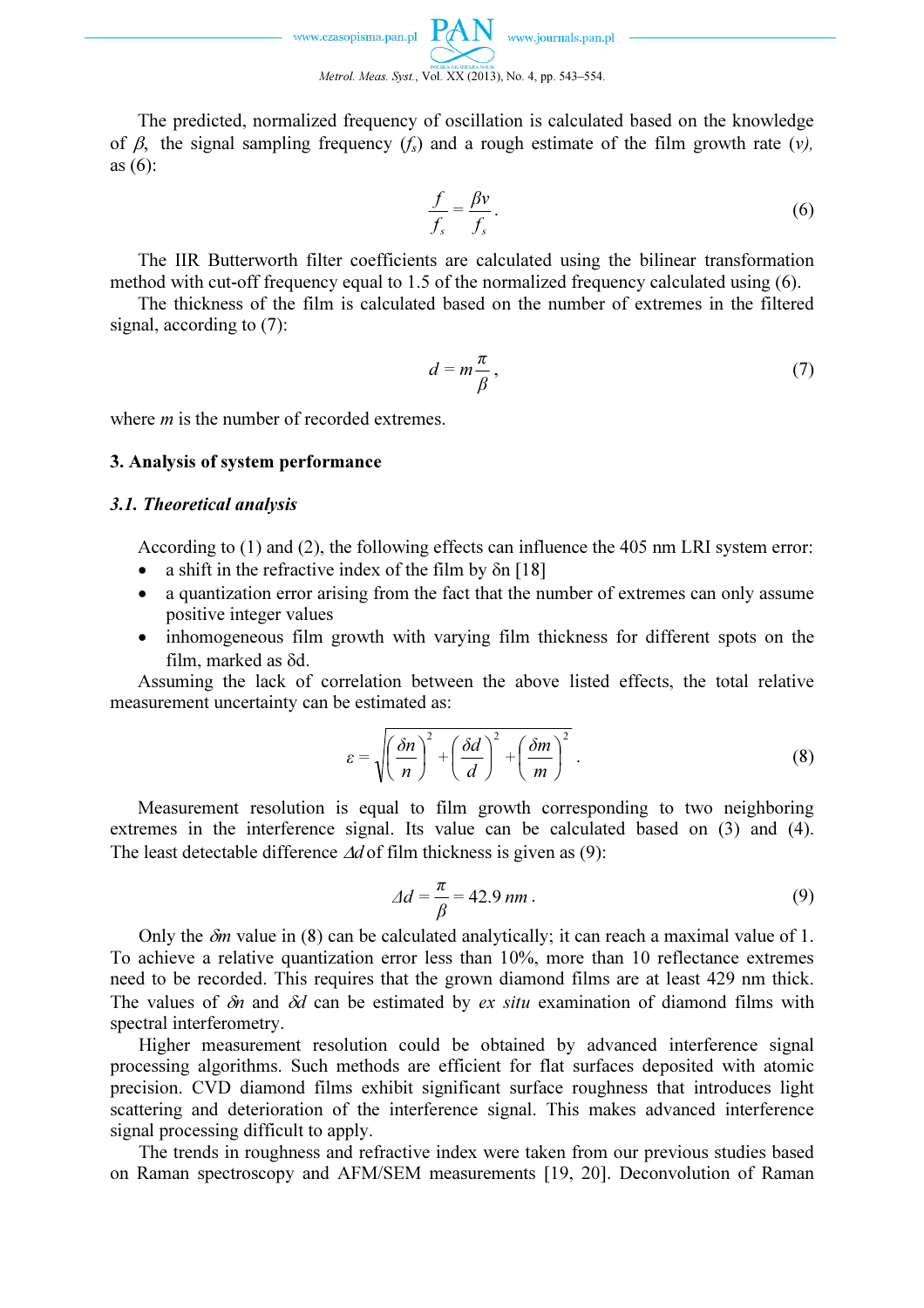

M.Kraszewski, R.Bogdanowicz: LASER REFLECTANCE INTERFEROMETRY SYSTEM USING 405 NM LASER DIODE ...

**PAN** 

spectra gives the  $sp^3/sp^2$  ratio which can be used for refractive index trend estimation, while AFM/SEM results in grain size distribution supply information about the roughness variation. These results were specifically used during the LRI setup and algorithm design.

 In the case of polycrystalline CVD diamond films, the thickness measurement resolution of 43 nm is sufficient to effectively monitor the growth.

## 3.2. Experimental measurements

 The system performance was evaluated by the following procedure. A series of CVD diamond film growth experiments with different thickness values have been performed. In each case, the films were deposited on a p-Si  $(111)$  substrate. Microwave  $H_2/CH_4$  plasma at 50 torr of pressure and a hydrogen flow of 300 sccm and a substrate temperature of 700°C was used. Three different methane flow rates (1%, 2% and 5% of flow) were used. The processes with a specified methane flow and time of deposition are presented in Table 1.

| Sample<br>number | CH <sub>4</sub> /H <sub>2</sub><br>flow rate, % | Time of deposition,<br>min |
|------------------|-------------------------------------------------|----------------------------|
|                  |                                                 | 126                        |
| 2                | 5                                               | 49                         |
| າ                |                                                 | 120                        |
|                  | ∩                                               | 93                         |
| 5                |                                                 | 197                        |
| ĥ                | っ                                               | 135                        |
|                  | 5                                               | 99                         |

Table 1. Parameters of CVD processes used for testing 405 nm LRI system performance.

The thickness of each film was measured *in situ* using the designed system. In order to obtain reference thickness values, the deposited films were studied mechanically by stylus profilometry and optically by spectral-domain interferometry. The substrate was masked during deposition in order to create the film edge for profilometrical studies using a profilometer with an accuracy of 5 nm. It was observed that the mask application causes disturbance in the film growth. This resulted in a change of film thickness in the proximity of the mask. This change manifests itself as interference fringes visible in the range of 2-3 mm from the film edge.

 The range of measured film profile from the mask edge was set high enough to reach beyond the area in which the presence of mask influenced the film growth. However, the disturbance in film growth caused by the mechanical mask renders stylus profilometry inaccurate for examining the thickness of a thin diamond film.

 The spectral interferometry method involved the measurement of film spectral reflectance (with normal light incidence) and evaluation of the film parameters (thickness and surface roughness) by fitting theoretical spectra to the measured ones.

 Reflectance spectra were measured at the central point of each sample. A tungsten halogen light source (BPS101, B&W TEK Inc., USA) and a fibre-optic spectrometer (USB4000, Ocean Optics, USA) were used in this procedure. Each measurement was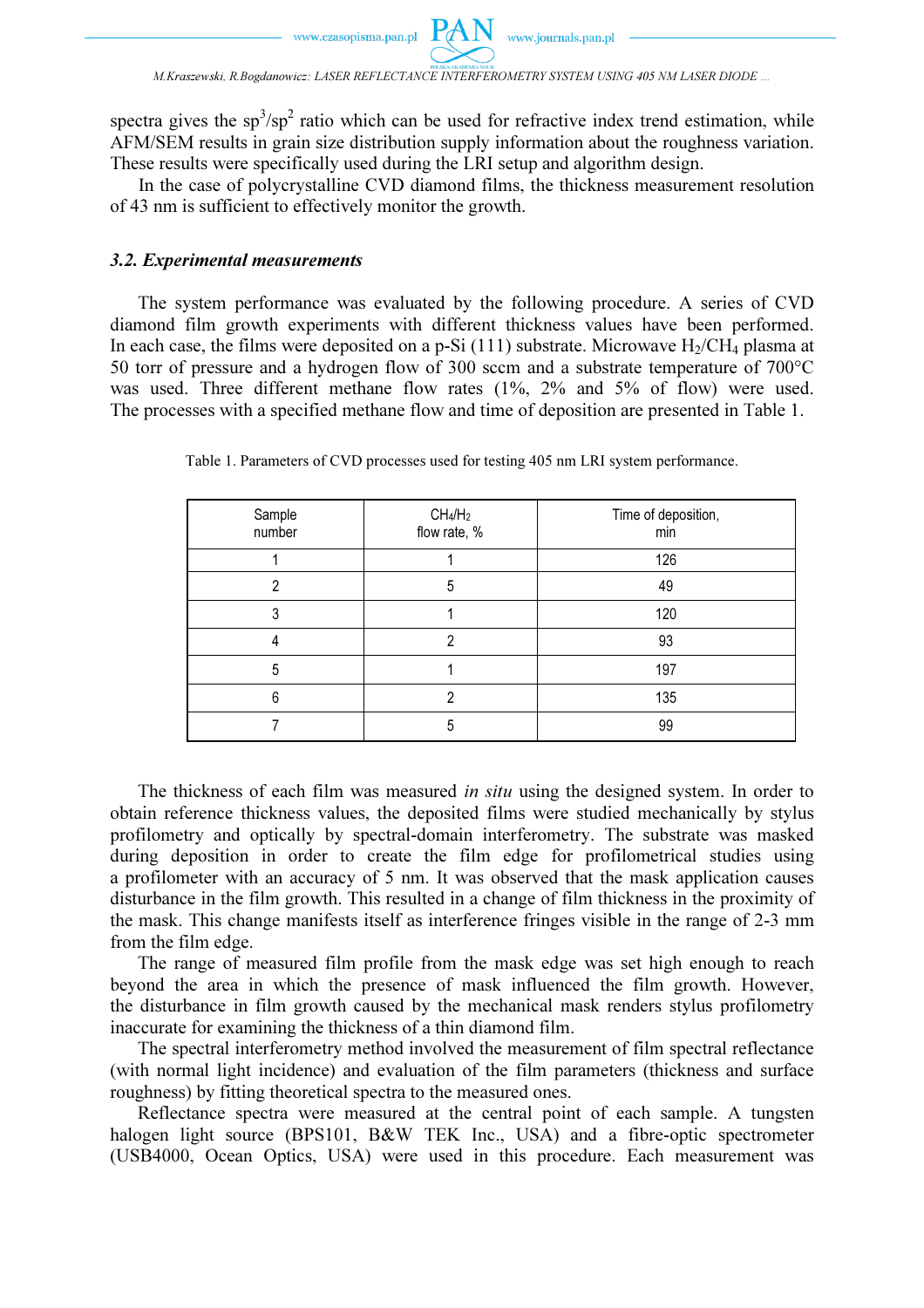

preceded by recording the spectrum of light reflected from bulk, monocrystalline Si (111) with a known reflectance spectrum for the wavelength range of 400-900 nm.

 Theoretical spectra were calculated using the theory of light reflection from rough surfaces [21-22].

 Variations in the reflectance spectrum of films with an optical thickness shift of 1 nm can be easily detected. However, deviations of the refractive index limit the accuracy of the spectral interferometry method. As described in section 3.2., refractive index fluctuations of 5% should be expected. Using optimization methods, such as the Levenberg-Marquadt algorithm [23] allows finding an approximated value of the film refractive index from the reflectance spectra.

In situ measurements and the reference thickness values obtained by both aforementioned methods are presented in Table 2, and graphically in Fig. 5. For all optical measurements, the film refractive index and dispersion have been assumed to be equal to those of natural diamond. Relative errors of LRI measurement, compared to each reference method has been presented as well.

 Relative differences between results of profilometry and LRI vary strongly for different samples, but smaller errors have been generally obtained for thicker films. It suggests that they are mostly caused by quantization error, as described further. Differences between LRI and spectral reflectance measurement methods take the same sign for all samples and very similar values for all of them. This suggests the presence of systematic error in one of the methods.

| Sample<br>number | <b>Thickness</b><br>measured<br>by LRI [nm] | Thickness measured<br>by profilometry [nm] | Relative<br>error of LRI | Thickness measured by fitting<br>spectral reflectance [nm] | Relative<br>error of LRI |
|------------------|---------------------------------------------|--------------------------------------------|--------------------------|------------------------------------------------------------|--------------------------|
| 1                | 515.0                                       | 423.4                                      | 22%                      | 542                                                        | $-5%$                    |
| $\overline{2}$   | 557.9                                       | 552.3                                      | $1\%$                    | 638                                                        | $-13%$                   |
| 3                | 557.9                                       | 780.1                                      | $-28%$                   | 659                                                        | $-15%$                   |
| 4                | 729.6                                       | 607.6                                      | 20%                      | 823                                                        | $-11%$                   |
| 5                | 1030.0                                      | 1043.9                                     | $-1%$                    | 1164                                                       | $-12%$                   |
| 6                | 1115.9                                      | 1125.5                                     | $-1\%$                   | 1266                                                       | $-12%$                   |
| 7                | 1416.3                                      | 1197.3                                     | 18%                      | 1613                                                       | $-12%$                   |

Table 2. Comparison of the film thickness measurements by LRI and reference methods.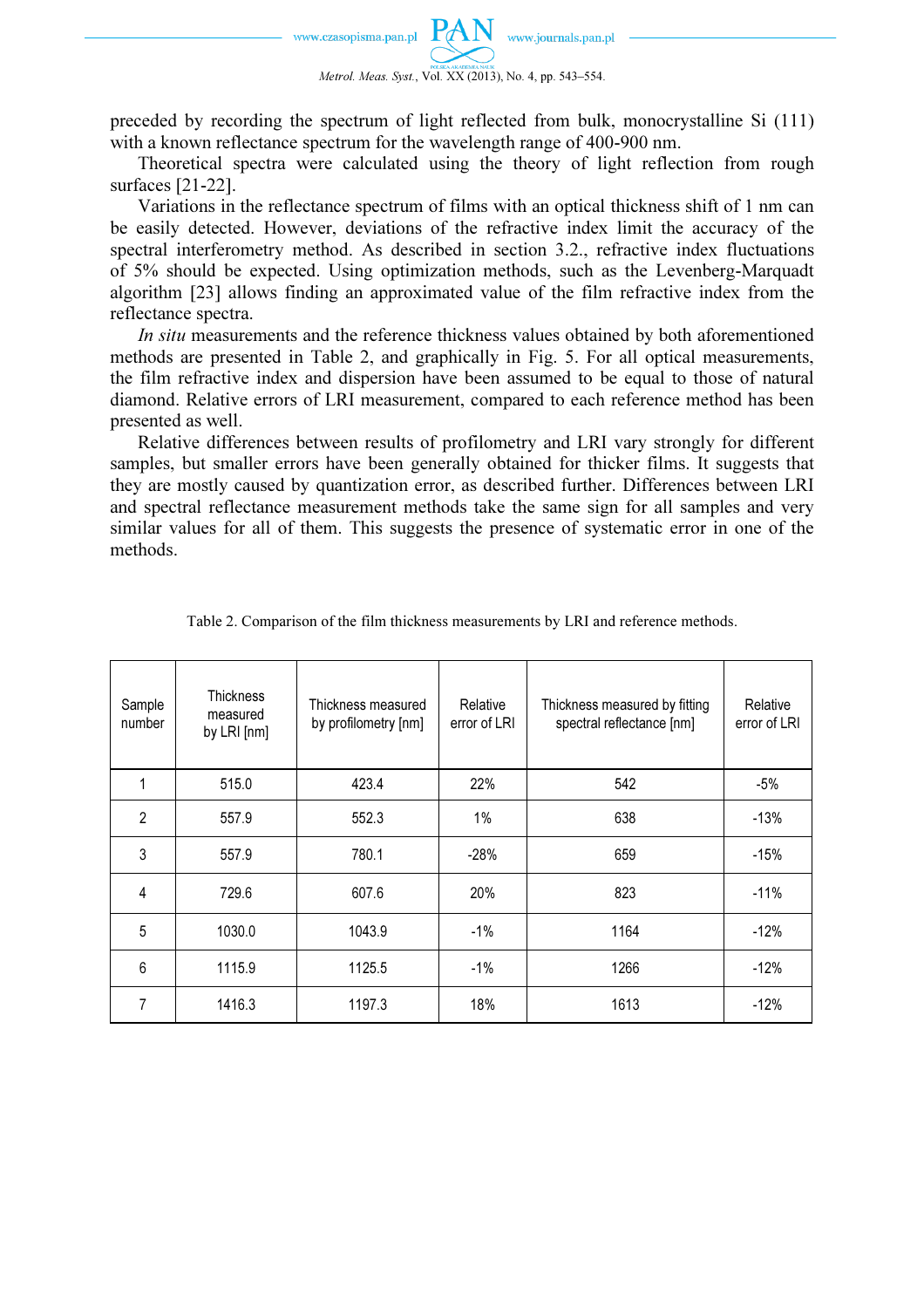www.czasonisma.nan.nl



M.Kraszewski, R.Bogdanowicz: LASER REFLECTANCE INTERFEROMETRY SYSTEM USING 405 NM LASER DIODE ...



Fig. 5. Comparison of film thickness measured by using the 405 nm LRI system and reference methods.

 The results in Fig. 5 and Table 2 show that the differences between in situ determination and the reference methods can exceed the calculated uncertainty. This finding concerns samples 1 and 3 for profilometry, and sample 3 for the spectral reflectance analysis.

 Differences between LRI and profilometry results vary in character. Samples 2, 5 and 6 show very good agreement between the two methods since other LRI results assume smaller or larger values compared with profilometry data. LRI measurement requires an assumption of the film refractive index value. If its real value differs from the assumed one, erroneous results are obtained. On the other hand, masking a part of the substrate in order to prepare a sample for profilometric examination disturbs the film growth. These two phenomena are likely to be the main causes of the observed differences.

 For every film, the thickness values measured by spectral reflectance analysis are about 10% greater than those obtained by LRI. This suggests a systematic phenomenon influencing the results. One possible explanation is the position of the substrate during the CVD processes. The laser beam used for in-situ measurement usually does not hit the exact centre of the growing film where the growth rate is expected to achieve its highest values.

# 3.3. Estimation of measurement uncertainty

The Cauchy model of material dispersion has been assumed for estimating the shift in refractive index of the films:

$$
n = n_0 + \frac{N_2}{\lambda^2} + \frac{N_4}{\lambda^4},
$$
\n(10)

$$
k = k_0 + \frac{K_2}{\lambda^2} + \frac{K_4}{\lambda^4},
$$
\n(11)

where  $n$  and  $k$  are real and imaginary parts of the complex refractive index. Examination of thin diamond films by spectroscopic ellipsometry shows that the Cauchy model can be successfully applied to film refractive index in the visible light range [24].

Model parameters  $n_0$ ,  $N_2$ ,  $N_4$ ,  $k_0$ ,  $K_2$  and  $K_4$  from (10) and (11) have been calculated by fitting theoretical reflectance spectra to the measured ones using the Levenberg-Marquadt Algorithm (LMA). LMA is an optimization algorithm which fits parameters of the theoretical model to the measured values in order to minimize the square mean error of the fitted function [23].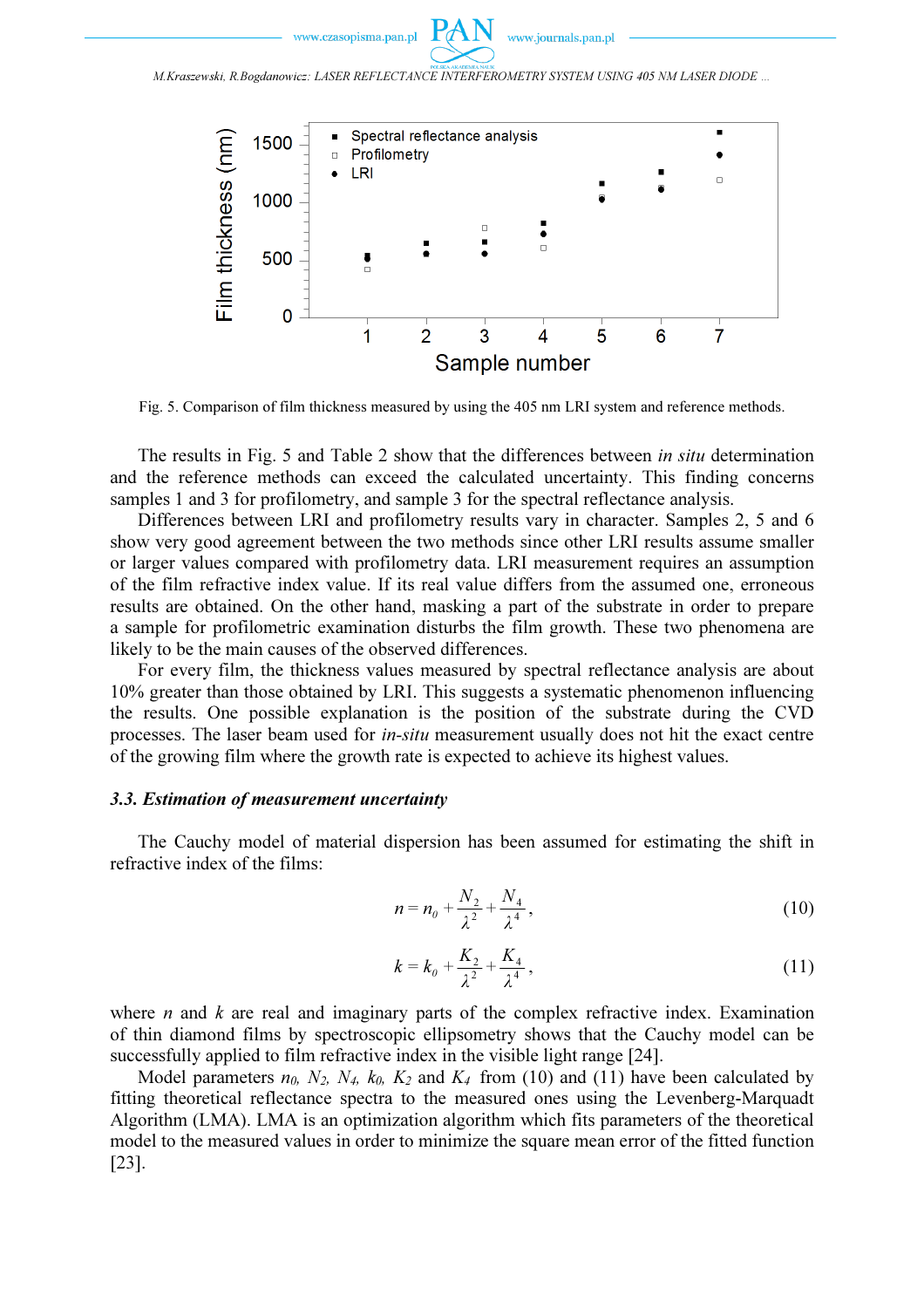A successful application of LMA requires that the chosen initial values of the model parameters are close to the final ones. For initial values that are too far from the solution, the algorithm may find only a local minimum of the error.

 To calculate the reflectance spectra, initial values of thickness and surface roughness (defined as standard deviation of the film thickness) are required. Efficient results of LMA calculation have been obtained using the initial value of film thickness measured by the LRI system (Table 2). The initial value of surface roughness was kept at 0. The natural diamond refractive index was chosen for initial Cauchy model purposes.

The calculated values of *n* for a wavelength of 405 nm are presented in Table 3.

| Sample<br>number | Film refractive index |
|------------------|-----------------------|
|                  | 2.39                  |
| 2                | 2.46                  |
| 3                | 2.55                  |
|                  | 2.36                  |
| 5                | 2.43                  |
| 6                | 2.41                  |
|                  | 2.57                  |

Table 3. Refractive indices of deposited films calculated by fitting spectral reflectance method.

The mean value of the obtained refractive indices is equal to:

$$
\overline{n} = 2.45,\tag{12}
$$

which is close to the assumed value for natural diamond. The standard deviation of the results and its value relative to the mean are equal to, respectively:

$$
\sigma_n = 0.080,\tag{13}
$$

$$
\frac{\sigma_n}{n} = 3.3\% \tag{14}
$$

 To obtain the value of uncertainty of film thickness due to inhomogeneous film growth  $(\Delta d$  from (8)), the thickness of each sample was measured using spectral-domain interferometry at seven different points on the film surface. For each film, the standard deviation of thickness relative to the mean was calculated. The mean relative standard deviation from all films was equal to:

$$
\frac{\sigma_d}{d} = 5.0\% \tag{15}
$$

Assuming that  $\Delta n = 3\sigma_n$  and  $\Delta d = 3\sigma_d$ , the values of relative measurement uncertainty from (8) for different thicknesses of the film were plotted in Fig. 6. It was noted that for films thicker than 500 nm, the quantization error becomes insignificant compared to the uncertainty of refractive index and the effect of inhomogeneous film growth. This finding justifies the use of the simple extremes counting method as an efficient way to calculate film thickness from the interferometric signal. For films with thickness values above 500 nm, the uncertainty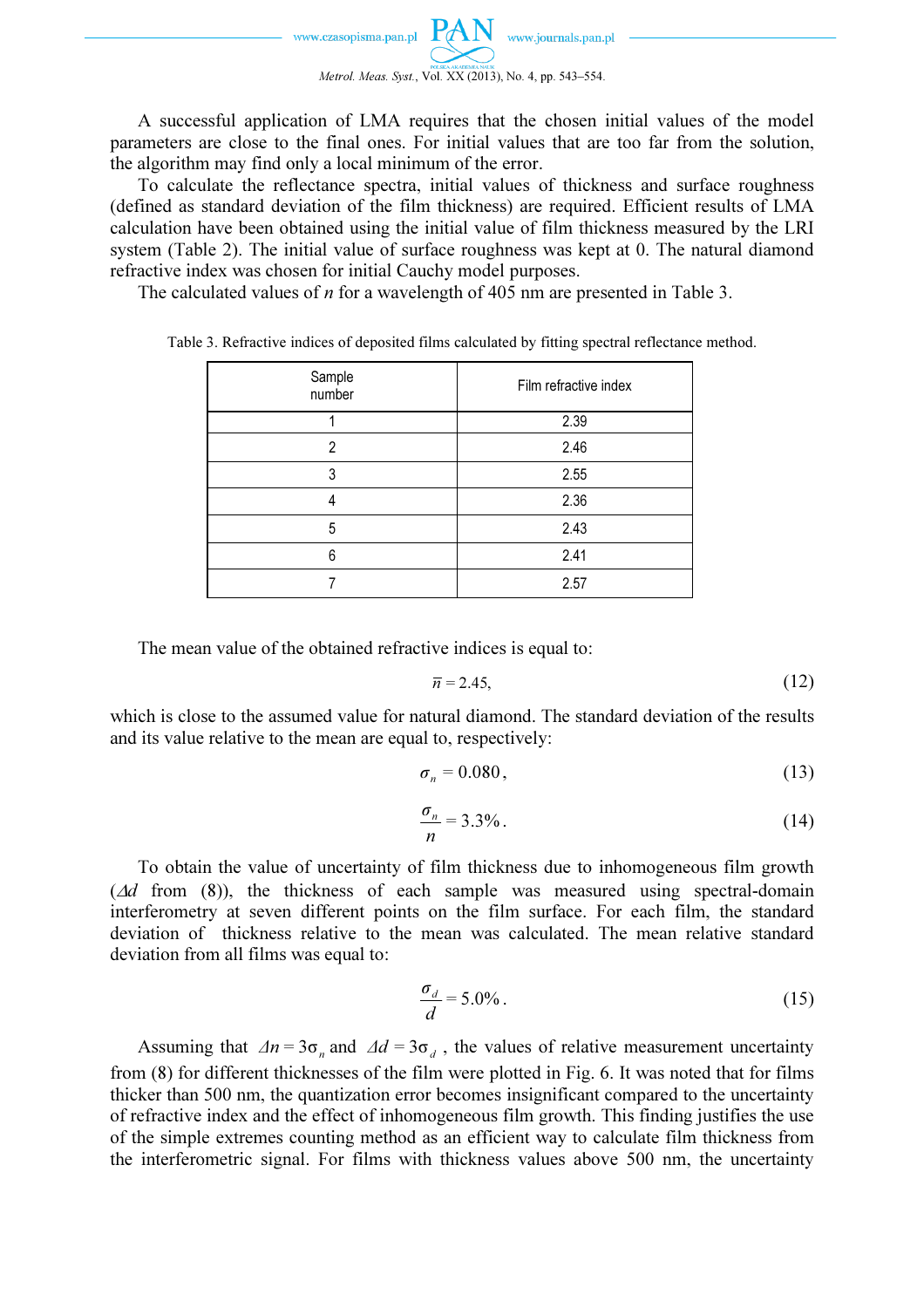M.Kraszewski, R.Bogdanowicz: LASER REFLECTANCE INTERFEROMETRY SYSTEM USING 405 NM LASER DIODE ...

reaches values smaller than 20%. Results in Fig. 6 may explain larger differences between LRI and profilometry measurements for a film with smaller thickness, as shown in Tab. 2.



Fig. 6. Relationship between the measurement uncertainty and the layer thickness. A decreasing influence of quantization error on the entire uncertainty value can be observed.

# 3.4. Influence of film surface roughness

The uneven growth of polycrystalline diamond film causes an increase of film surface roughness during CVD. Rough surface introduces the loss of coherence of the reflected light wave and increases the diffuse part of the reflectance [19]. This effect manifests itself as a drop in oscillation amplitude and the mean value in the interference signal, as presented in Fig. 3. A decrease of oscillation amplitude below the detection level makes further thickness measurements impossible. The maximal sample thickness possible to be measured depends on particular parameters of the process. For the performed test processes listed in Table 1, the upper limit of thickness measurement was estimated at  $2 \mu m$ .

## 4. Conclusions

 A novel 405 nm LRI system for in situ diagnostics of thin film growth has been developed. The performance of the system was studied by analyzing seven CVD diamond film samples deposited on silicon substrates. The film thickness and refractive index were examined in samples using stylus profilometry and spectral reflectance analysis.

 For LRI measurements, film thickness was calculated by counting extremes in an interferometric signal. This method introduces a quantization error to the results. For sufficently thick films, the value of this error is insignificant compared to the uncertainty of the film refractive index and the effect of uneven diamond growth. The relative uncertainty of the thickness measurement was estimated to be better than 20% which is valid for a film thicker than 500 nm.

 Measurement resolution for the extremes counting method was 43 nm. The upper limit of measurable film thickness is determined by the film surface roughness, which causes a drop in oscillations in the interferometric signal. The limit value was experimentally determined to be 2 µm. In specific cases, the limit value depends on the parameters of the CVD process which determines the film surface roughness.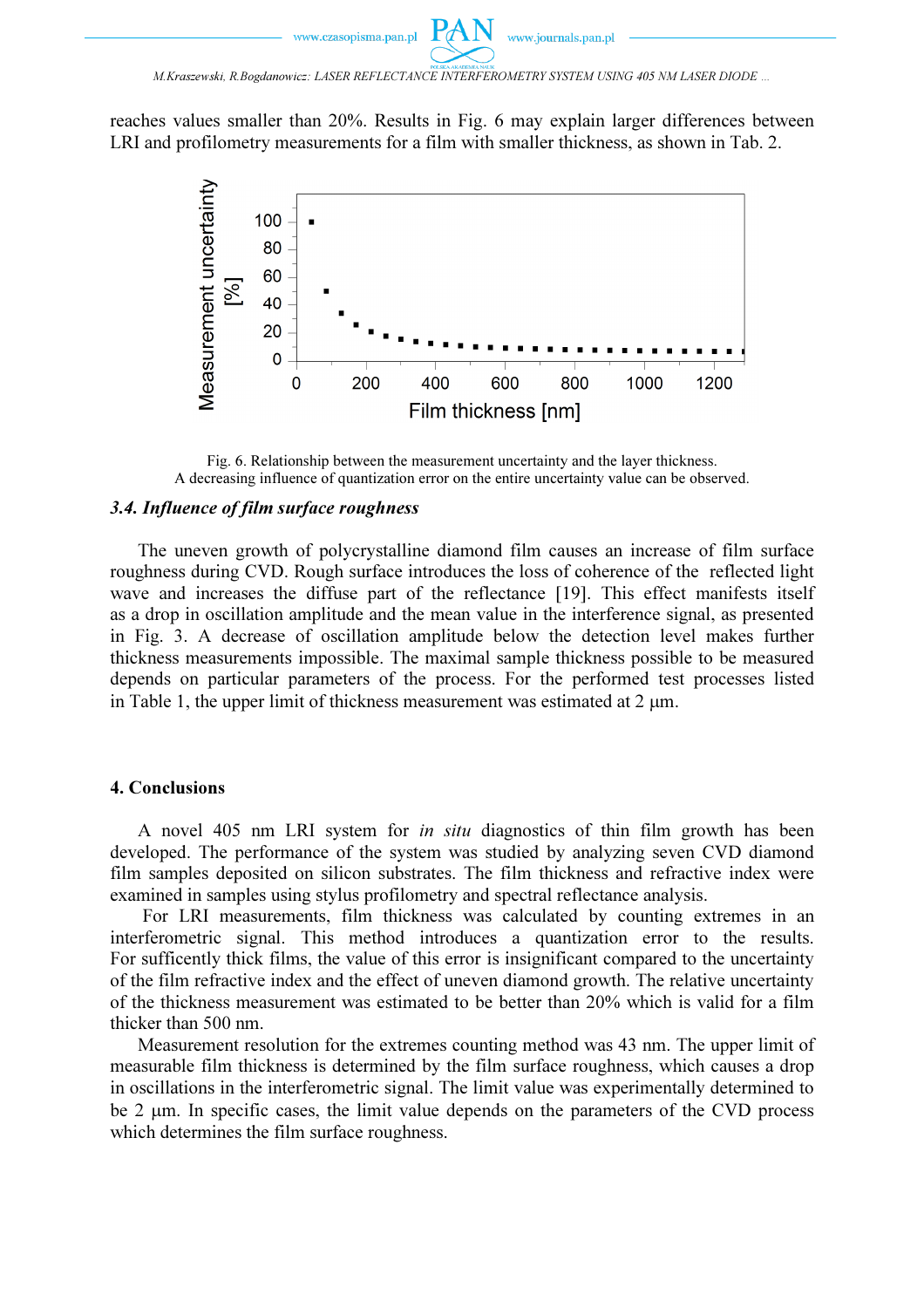## Acknowledgements

 This work was supported by the Polish National Science Center (NCN) under the Grant No. 2011/03/D/ST7/03541 and by the National Center for Research and Development (NCBiR) under project No. LIDER/20/91/L-2/10. The DS funds of the Faculty of Electronics, Telecommunications and Informatics of the Gdansk University of Technology are also acknowledged.

# References

- [1] Bogdanowicz, R., Gnyba, M., Wroczynski, P., Kosmowski, B.B. (2010). Optoelectronic system for monitoring of thin diamond layers growth. Journal of Optoelectronics and Advanced Materials, 12, 1660−1665.
- [2] Smietana, M., Szmidt, J., Korwin-Pawlowski, M.L., Bock, W., Grabarczyk, J. (2007). Application of diamond-like carbon films in optical fibre sensors based on long-period gratings. Diamond and Related Materials, 16, 1374−1377.
- [3] Smietana, M., Szmidt, J., Dudek, M., Niedzielski, P. (2004). Optical properties of diamond-like cladding for optical fibres. Diamond and Related Materials, 13, 954−957.
- [4] Spanos, C.J., May, G.S. (2006). Fundamentals of Semiconductor Manufacturing and Process Control. John Wiley & Sons, Ltd.
- [5] Wang, Z.L., Zhou, W. (2006). Scanning Microscopy of Nanotechnology Techniques and Applications. Springer-Verlag.
- [6] Bogdanowicz, R., Gnyba, M., Wroczynski, P. (2006). Optoelectronic monitoring of plasma discharge optimized for thin diamond film synthesis. Journal de Physique IV (Proceedings), 137, 57−60.
- [7] Bogdanowicz, R., Ryl, J. (2007). Ellipsometric data analysis used in on-line metal passivation monitoring. Eur. Phys. J. Spec. Top, 144, 215−220.
- [8] Irene, E.A., Tompkins, H.G. (2005). Handbook of Ellipsometry. William Andrew Publishing/Springer.
- [9] Jennet, H., Bubert, H. (2002). Surface and Thin Film Analysis. John Wiley & Sons, Ltd.
- [10] Luo, J., Ying, X., Wang, P., Chen, L. (2002). Study of the growth of CVD diamond thin films by in situ reflectivity measurement. Diamond and Related Materials, 11, 1871−1875.
- [11] Bonnot, A.M., Schauer, R., Weidner, B. (1998). HFCVD diamond film nucleation and growth studies by in situ optical technique and ex-situ AFM observations. Diamond and Related Materials., 7, 205−208.
- [12] Zuiker, C.D., Gruen, D.M., Krauss, A.R. (1996). In situ reflectance interferometry measurement of diamond film growth. Journal of Applied Physics, 79, 3541−3547.
- [13] Plucinski, J., Hypszer, R., Wierzba, P., Strakowski, M., Jedrzejewska-Szczerska, M., Maciejewski, M., Kosmowski, B.B. (2008). Optical low-coherence interferometry for selected technical applications. Bulletin of the Polish Academy of Sciences, Technical Sciences, 56(2), 155−172.
- [14] Fabianska, A., Ossowski, T., Bogdanowicz, R., Czupryniak, J., Gnyba, M., Odzga, T., Janssens, S.D., Haenen, K., Siedlecka, E.M. (2012). Electrochemical oxidation of ionic liquids at highly boron doped diamond electrodes. Physica Status Solidi (a), 209, 1797−1803.
- [15] Wolter, S.D., Schlesser, R., Okuzumi, F., Prater, J.T., Sitar, Z. (2001). Angle-dependent reflectometry as a technique for fast assessment of highly oriented diamond film quality. Diamond and Related Materials., 10(11), 2092−2095.
- [16] Paszek, M.J., DuFort, C.C., Rubashkin, M.G., Davidson, M.W., Thorn, K.S., Liphardt, J.T., Weaver, V.M. (2012). Scanning angle interference microscopy reveals cell dynamics at the nanoscale. Nature Methods., 9, 825−827.
- [17] Sethuraman, V.A., Chon, M.J., Shimshak, M., Srinivasan, V,. Guduru, P.R. (2010). In situ measurements of stress evolution in silicon thin films during electrochemical lithiation and delithiation. Journal of Power Sources., 195(15), 5062−5066.